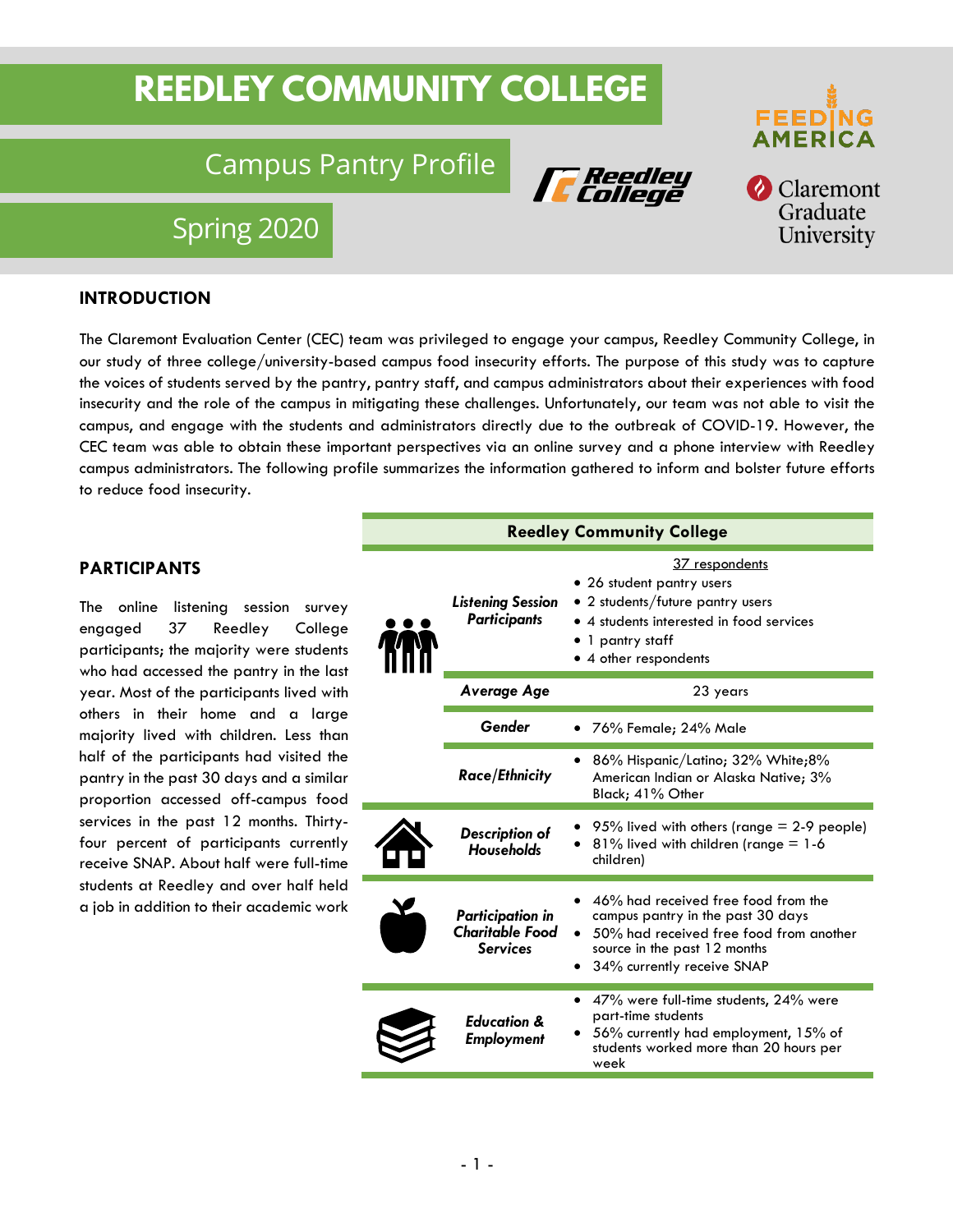#### **PANTRY FINDINGS**

The following section explores the primary themes that emerged from student, pantry staff, and campus administrator commentary. Four broad categories of campus pantry findings emerged:

- **1. Pantry Successes** represent strengths of the campus pantry or campus food services that promoted effectiveness in addressing food insecurity.
- **2. Opportunities for Pantry Growth** highlight potential opportunities the campus might consider leveraging to increase their impact. Concepts like partnerships and potential synergies with other campus services are discussed in this category.
- **3. External Pantry Challenges** are external threats or prevalent issues that impact the success of the campus food services.
- **4. Areas for Pantry Improvement** are ideas for how the campus panty might improve their efforts. Topics in this category include suggestions related to potential modifications of campus services to better address campus needs.





| <b>Pantry Operations</b>                                                                                                             | <b>Offerings</b>                                                                                 | Marketing                                                     |
|--------------------------------------------------------------------------------------------------------------------------------------|--------------------------------------------------------------------------------------------------|---------------------------------------------------------------|
| Students indicated that they were satisfied<br>with the Tiger Pantry's accessibility (e.g.,<br>hours of operations) and cleanliness. | Students reported that the<br>wide variety of available<br>food was a strength of the<br>pantry. | Students shared that the Tiger<br>Pantry was well advertised. |

In addition, campus administrator commentary corroborated these findings, stating that the pantry accessibility and pantry marketing were effective attributes.

*"We have our main pantry and then we have, I think we're up to six different snack pantries around campus…we're open every day from 9:00 to 4:00, to just really try to make ourselves available to students throughout the entire day."*

*"We've also done a lot of outreach, a lot of promoting it, just really getting it out there. A lot of students didn't even know we had a pantry. I think when we rolled out the snack pantry, or the grab-and-go snack sites, that was a good opportunity for students to know like, 'Hey, this stuff is coming from the pantry. Are you aware?' We've set up little info tables around campus. Any opportunities that we have to connect with new students and let them know that this is available for them."*

Moreover, Reedley campus administrators identified additional strengths of the Tiger Pantry, offering advice for other campuses seeking to adopt a similar campus pantry model. Specifically, the campus administrators urged other campuses to: (1) research best practices employed across the county to guide the approach to addressing student food

insecurity, (2) form a committee with diverse voices seeking support from campus leadership, and (3) collect and leverage student data to get leadership buy-in.

*"We have some data to substantiate our requests. Again, it doesn't seem like it's just a pie in the sky idea, but it's based on student voice and student need and you build that support."*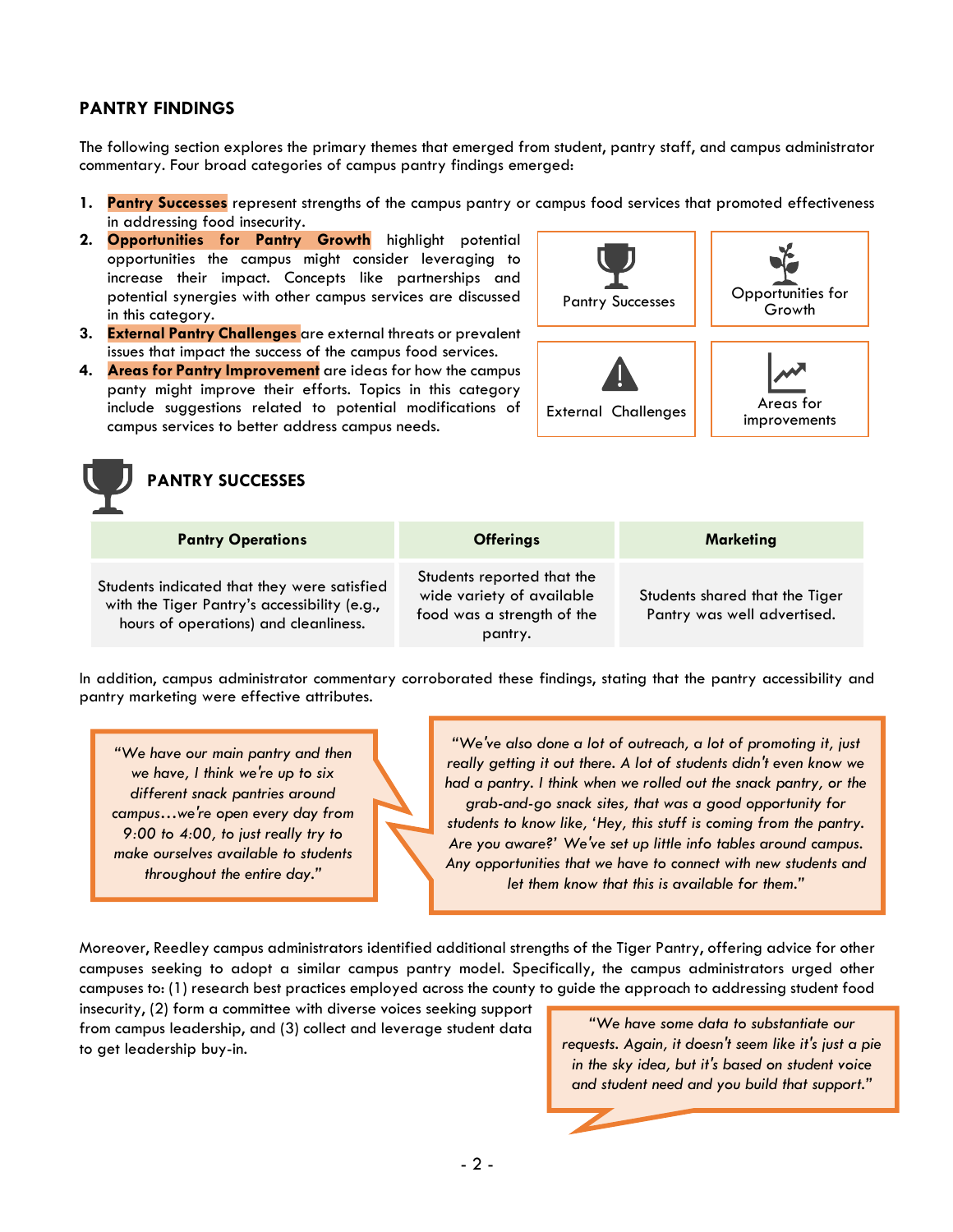*"We look at best practices and other models of what other colleges are doing. That Hope Center has definitely for us become a real valuable resource with regards to learning what best practices are and emerging trends related to these food and housing insecurities."*

*"I think another good source of our ideas for the local campus has been the Equity and Basic Needs subcommittee. We have over 23 members on that committee, and it consists of the faculty and administrators and staff. They always have great ideas. It's great because it helps us develop a local response. And these are folks that have regular interactions and are very connected with the students…These are folks help us keep a pulse of what's going on with the students. If you're able to build a team of stakeholders that is composed of onand off-campus partners, that's going to help get administration's attention, but really build those alliances so that when you go to administration it's not only a program or a person doing the ask, you can go and you can say, it's all of us doing the ask."*

Reedley campus administrators also noted that they engaged in additional campus services to supplement the campus pantry effort. Specifically, robust CalFresh (SNAP) enrollment initiatives and wrap-around houseless-ness services (e.g., hygiene kits, on-campus showers) helped make Reedley's services more responsive to their student needs.



## **OPPORTUNITIES FOR PANTRY GROWTH**

| <b>Forging additional partnerships</b>   | Leveraging political and social<br>trends | <b>Conducting more outreach</b>    |
|------------------------------------------|-------------------------------------------|------------------------------------|
| Students indicated that forging new      | Students suggested staying breast         | Students shared that continuing to |
| partnerships with local markets and      | of political and social trends, such      | market and advertise the pantry    |
| on-campus groups would increase the      | as changes to CalFresh (SNAP)             | would expand the reach of the      |
| ability of the pantry to serve students. | policies.                                 | services.                          |

Furthermore, insights from the campus administrators indicated that the food pantry must continue to maintain their strong partnerships with organizations external to the Reedley campus, such as the Central California Food Bank, local farmers, the department of social services, and other community organizations (e.g., churches, Rotary Club). The administrators also mentioned opportunities to forge new partnerships with local grocery stores and the on-campus dining services: *"I am working with the manager of our food services because we are trying to advance the campus' efforts to be able to accept EBT cards on campus."*



#### **EXTERNAL PANTRY CHALLENGES**

| <b>Outside conditions</b>                                                                                                                                                                         | <b>Changes to student and campus Life</b>                                                                                                                                                                 | <b>Transportation issues</b>                                                                 |
|---------------------------------------------------------------------------------------------------------------------------------------------------------------------------------------------------|-----------------------------------------------------------------------------------------------------------------------------------------------------------------------------------------------------------|----------------------------------------------------------------------------------------------|
| At the time of the survey, the outbreak<br>of COVID-19 pandemic loomed large.<br>As such, students viewed outside<br>conditions, such as the pandemic as<br>potential threats to the food pantry. | Students feared that changes to student<br>and campus life would be problematic for<br>the food pantry. Again, the closure of the<br>Reedley campus, due to COVID-19, likely<br>influenced this response. | Students reported that<br>access to the campus<br>and the pantry was a<br>threat they faced. |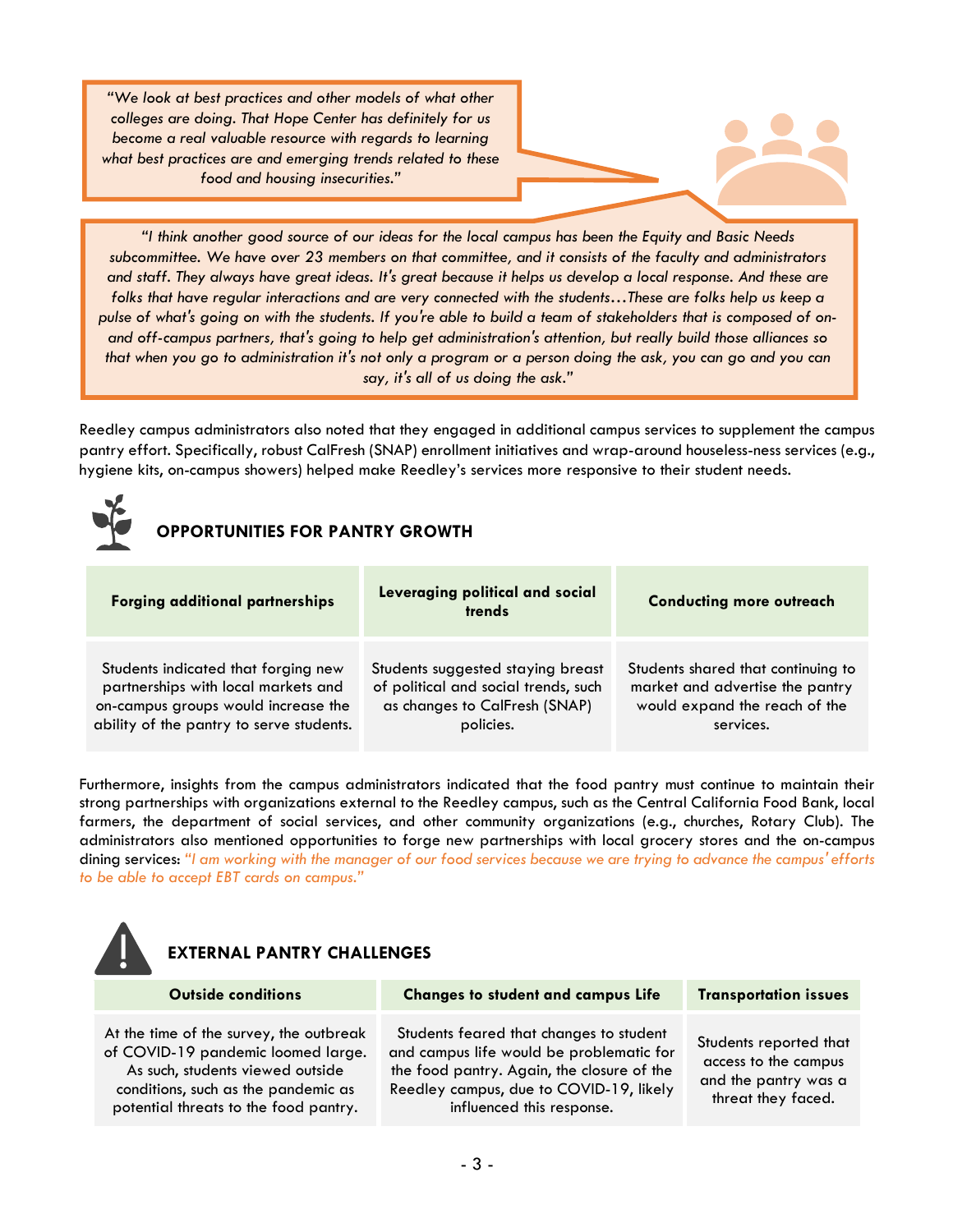#### **AREAS FOR PANTRY IMPROVEMENT**

| <b>Expired Foods</b>                                                                                  | <b>Marketing</b>                                                                                                                 | Stigma                                                                                             | <b>Even more accessibility</b>                                                  |
|-------------------------------------------------------------------------------------------------------|----------------------------------------------------------------------------------------------------------------------------------|----------------------------------------------------------------------------------------------------|---------------------------------------------------------------------------------|
| Students indicated that<br>the pantry occasionally<br>had food that was past<br>its prime or expired. | Although outreach was<br>cited as a pantry<br>strength previously, the<br>pantry should continue to<br>advertise their services. | Students feared that stigma<br>would prevent some<br>students from using the<br>pantry's services. | Students shared that the<br>pantry could offer even<br>more hours of operation. |

The campus administrator interview commentary highlighted some additional areas to focus Tiger Pantry improvement efforts. Specifically, the campus administrators indicated a need for more space and sustainable funding sources.

*"It's just all space driven. They're doing space utilization summaries right now. We'll see if that happens, but it is definitely on his radar to get this to a larger setting."*

*"That's a lot of money that we're able to allocate for students' needs. If we ever do lose those, we're in a different situation…. Because, again, that's not an ongoing funding source."*

Furthermore, Reedley campus administrators acknowledged that while they had data on the needs of their students, they were facing challenges with determining how to address these needs: *"I think something like 73%... a really high percentage of our students indicated that they were experiencing food insecurities or had experienced food insecurities while they were in school. So just having data to substantiate the need. Of course, we have anecdotal information about student need. But realizing just how big the need is, I think, is a huge challenge for us. Then how do we work to meet or address those needs."*



## **REEDLEY CAMPUS CHALLENGES & SUPPORTS**

Another area of interest in our exploration of these campuses was to understand the challenges and barriers faced by students that may impede their educational goals, as well as the supports available in their lives. At Reedley College, students reported five core challenges and barriers.

| <b>Challenges</b>                                         | <b>Student Responses</b>                                                                                                                                                                                                                       |
|-----------------------------------------------------------|------------------------------------------------------------------------------------------------------------------------------------------------------------------------------------------------------------------------------------------------|
| <b>Financial Challenges</b><br>(10 mentions)              | • "I have financial barriers that make my educational goals hard to achieve. An example is<br>even if a book is \$20.00 that's \$20.00 I don't have."<br>• "Paying cost of living."<br>• "Not having enough income."                           |
| <b>Mental Health</b><br>(3 mentions)                      | • "Stress due to situations."<br>$\bullet$ "Anxiety."                                                                                                                                                                                          |
| Lack of Time<br>(4 mentions)                              | • "Working and being a full time student don't give me enough time to do homework  I'm<br>always busy."<br>. "Being a full time student and having to work make things a lot harder. It feels<br>overwhelming."                                |
| Responsibilities as a<br><b>Caretaker</b><br>(4 mentions) | • "I have 4 children to take care of then I also work while going to school."<br>• "We are the main source of income in our house and support four little girls and his<br>mother and sometimes their needs cost more than we have available." |
| <b>Food Insecurity</b><br>$(1$ mention)                   | • "Being at school on an empty stomach."                                                                                                                                                                                                       |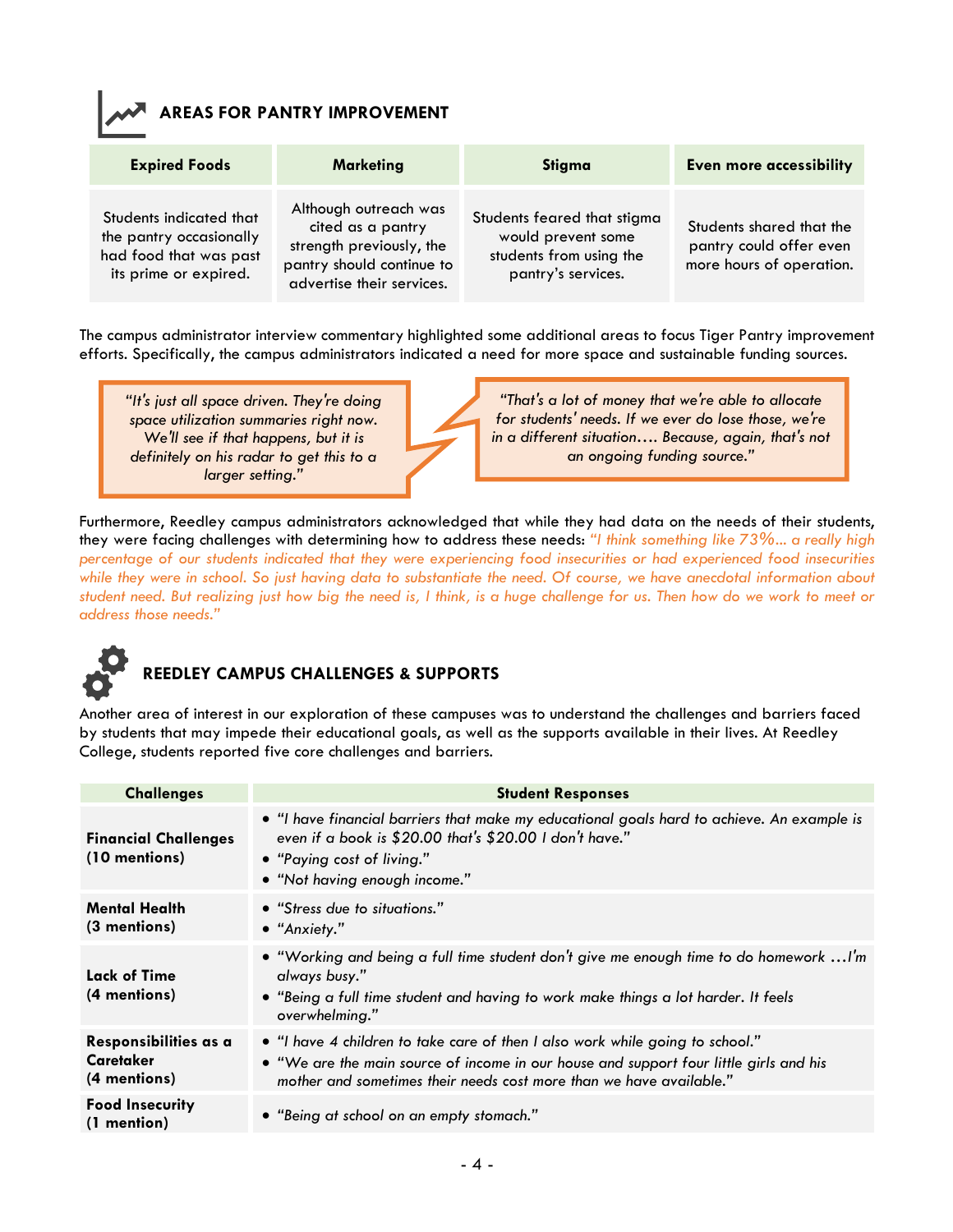The campus administrators from Reedley expanded upon these challenges, mentioning several prominent issues faced by Reedley students. The administrators shared that many students are plagued by financial instability and the need to provide for their families: *"Because we are rural, we have a lot of seasonal farm laborer workers. For some reason, if someone gets hurt, they're leaving school a lot quicker to be able to help support the family. That's a big attrition thing for us."*

Students also offered a glimpse into the key supports present in their lives that enhance their ability to reach their educational goals. Reedley students relied heavily on family, academic instructors, friends, and co-workers for emotional support. Furthermore, students accessed counseling services, charitable food services, and other campus services to support their goals.

| Support                                        | <b>Student Responses</b>                                                                                                                                                                                      |
|------------------------------------------------|---------------------------------------------------------------------------------------------------------------------------------------------------------------------------------------------------------------|
| <b>Family Support</b><br>(19 mentions)         | • "My wife and kids."<br>• "My family and my future husband and kids."<br>• "My family really helps and motivates me to keep going."                                                                          |
| <b>Academic Instructors</b><br>(6 mentions)    | • "My instructors at Reedley College."<br>• "My teacher, she guides me to understand different ways and skills that I<br>have achieved."<br>• "My instructors are my main motivational support."              |
| <b>Friends &amp; Coworkers</b><br>(3 mentions) | • "Coworkers and friends."<br>• "People I love."                                                                                                                                                              |
| <b>Counseling Services</b><br>(3 mentions)     | • "Counselors."                                                                                                                                                                                               |
| <b>Food Services</b><br>(3 mentions)           | • "Whatever food assistance I can get."<br>• "Having the pantry at school is so convenient especially when you are at<br>school all day and in need of a snack."<br>• "Local community food drive/food bank." |
| <b>Other Campus Services</b><br>(3 mentions)   | • "I visit the math center when I am able to gain assistance."<br>• "DSP&S [Disabled Student Programs & Services] program."                                                                                   |



### **IMPACTS OF COVID-19**

Giving the timing of our online survey with Reedley students and staff, we included a question to probe about the ways that the COVID-19 pandemic was impacting their lives. In response to the question "**How is COVID-19 (Corona Virus) affecting your food availability and access to food services?**", Reedley students and pantry staff expressed the following core challenges, organized by themes.

**Food Shortages** *(Primarily due to over-buying)*

- *"Food availability lessens with everyone panic shopping and there's nothing left for those on a budget or who are struggling."*
- *"It is affecting my family and I in the sense that everyone panicked quickly and was taking as much food as possible. Due to that, we panicked and looked to see what was left, especially since we are in Lent and are only able to eat certain things."*
- *"Considering everyone is treating this like a zombie apocalypse, there is hardly food in the stores. Therefore, the pantry being closed makes it difficult to get food altogether."*
- *"It has affected food because a lot of people are getting the food and they are not leaving some for other people to get some food at all."*